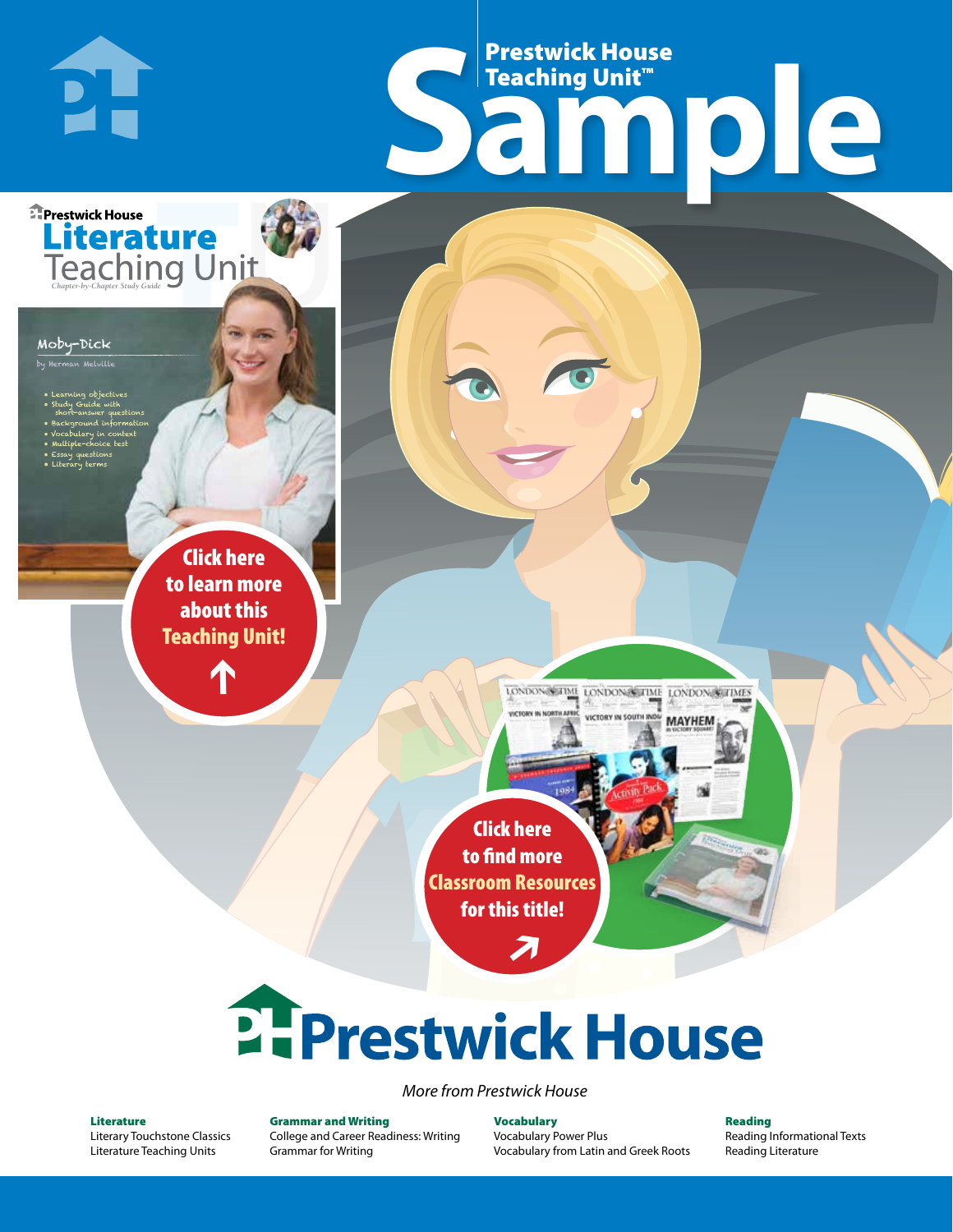

### Moby-Dick

by Herman Melville

- Learning objectives
- Study Guide with short-answer questions
	- Background information
		- Vocabulary in context
			- Multiple-choice test
				- Essay questions
					- Literary terms

## **EFPrestwick House**

**P.O. Box 658, Clayton, DE 19938 www.prestwickhouse.com 800.932.4593**

**ISBN: 978-1-58049-283-6**

**Copyright ©2017 by Prestwick House Inc.**

**All rights reserved. No portion may be reproduced without permission in writing from the publisher.** 

**Item No: 300701**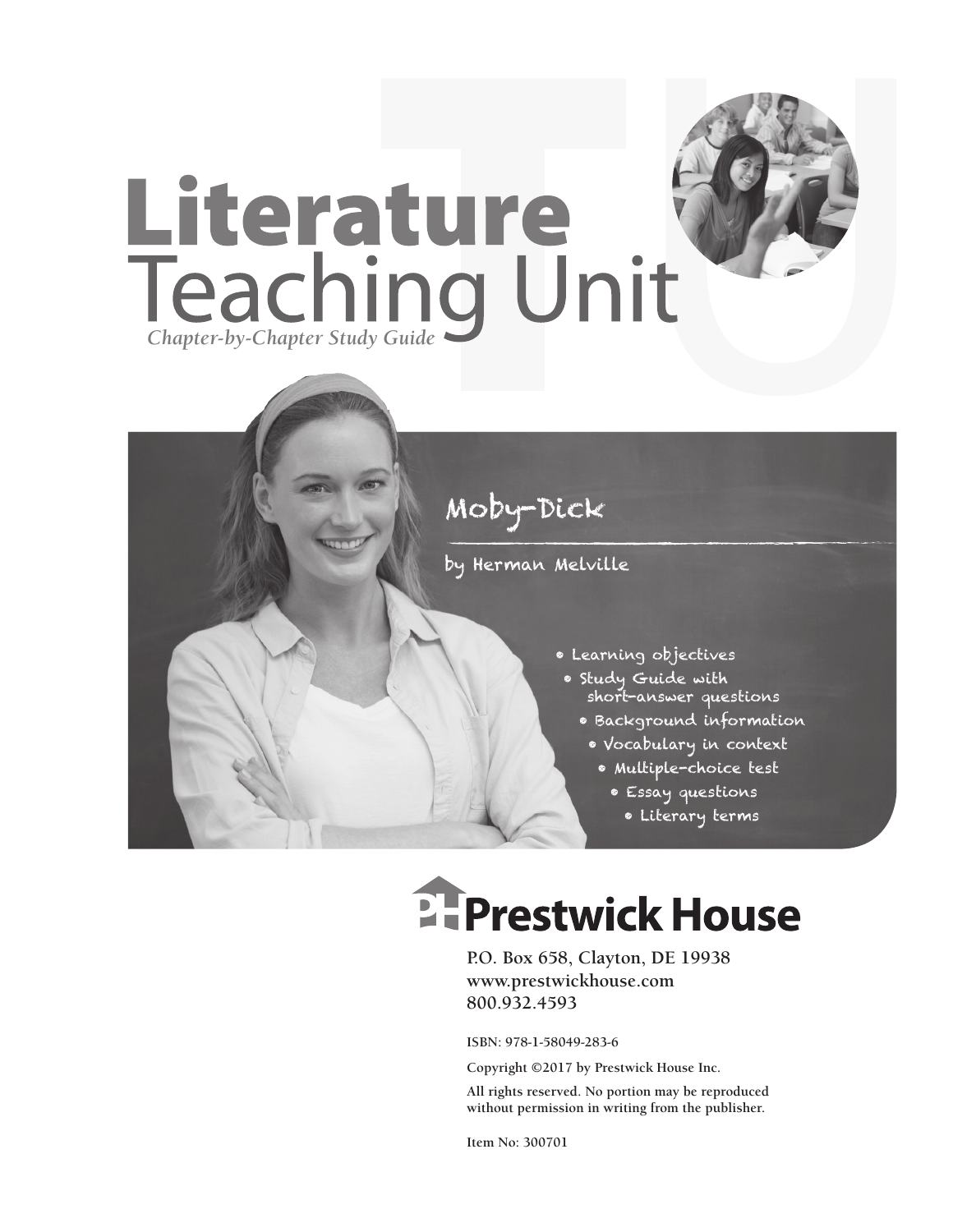### **Moby-Dick**

### **Objectives**

*By the end of this Unit, the student will be able to:*

- 1. define and cite examples from the text of numerous literary terms.
- 2. write a character analysis of Ahab.
- 3. define various vocabulary words from the text.
- 4. infer meanings about *Moby-Dick* which are not directly stated.
- 5. follow the complicated style of Melville.
- 6. discuss various interpretations of Ahab's obsession.
- 7. compare and contrast as they appear in *Moby-Dick*:
	- good and evil
	- black and white
	- life and death
- 8. enumerate the causes of Ahab's desire to kill the whale.
- 9. define various nautical terms.
- 10. recognize and explain some of the many allusions to:
	- the Bible
	- Shakespeare
	- History
	- Mythology
- 11. discuss the ambiguities in the book, specifically:
	- Queequeg's beliefs in the power of the mind to heal
	- reasons why Starbuck does not kill Ahab when the opportunity presents itself
	- the nature of Fedallah
	- Ishmael's survival
- 12. compare and contrast:
	- "The Savage" and the civilized
	- Pip and Ahab
	- Starbuck and Stubb
	- Ahab and other whaling captains
	- Ahab and Moby-Dick
	- Ahab and Starbuck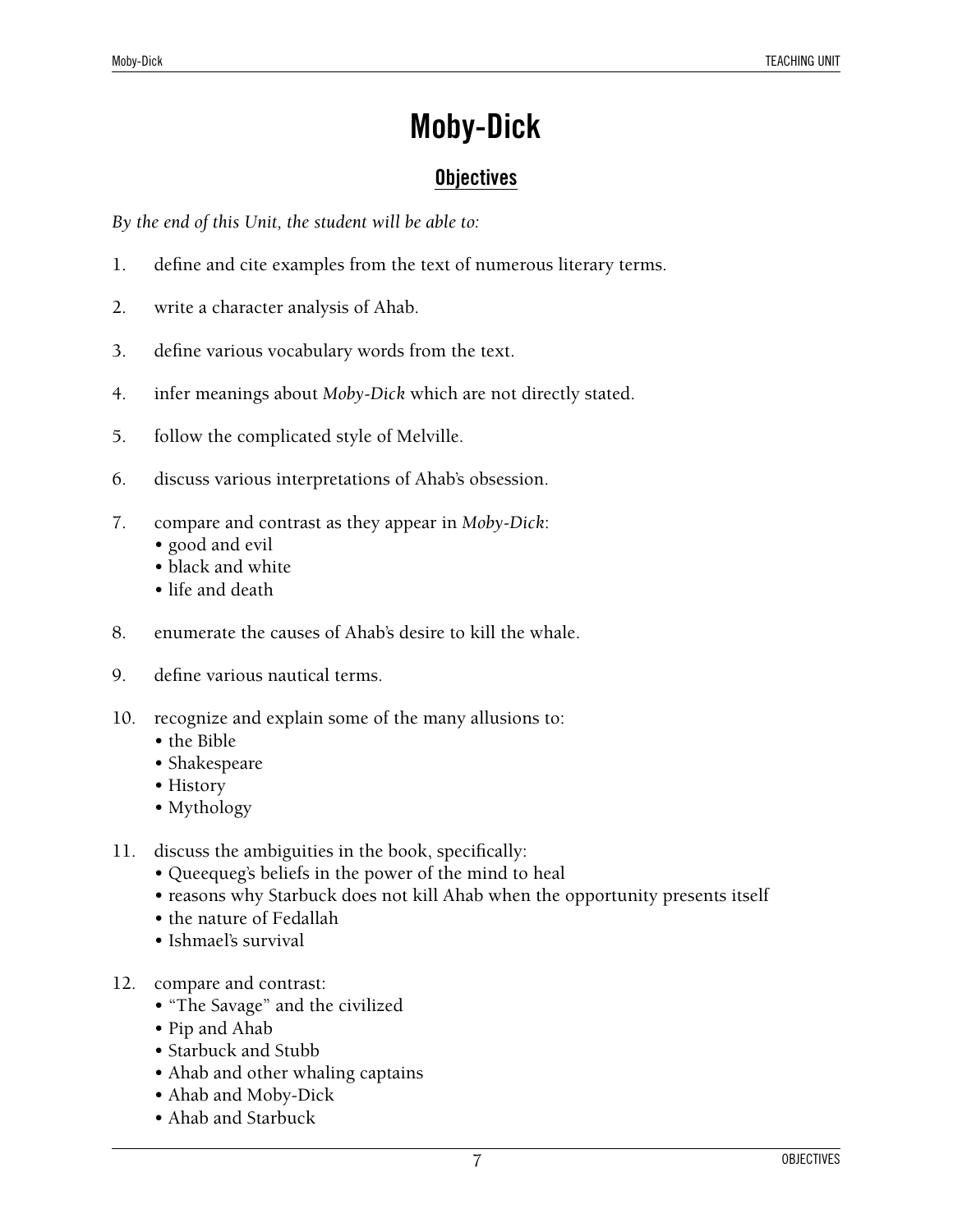### **Moby-Dick**

### **Questions For Essay and Discussion**

- 1. One critic has stated, "Throughout Melville's *Moby-Dick* we find the 'savages'— Queequeg, Tashtego, Daggoo, and others—acting with a degree of civility which meets and often surpasses that of their fellow sailors." Write a compare and contrast essay using the above as your thesis statement. Remember to cite textual examples.
- 2. Ishmael, at one point, says that his choice of a whaler was not of his own free will. What influences does he cite for his choice?
- 3. In Chapter three, Ishmael describes a painting hanging on the wall of the Spouter Inn. What relevance does this painting have to the book as a whole?
- 4. What is the thematic function of Fedallah?
- 5. Evaluate the system of whale classification that Ishmael proposes in Chapter thirtytwo. Does it have any validity in spite of its misconceptions, obsolete notions, and anthropomorphisms? Why or why not?
- 6. Supply some examples of foreshadowing as it is used by Ishmael throughout *Moby-Dick*.
- 7. In your opinion, is the mysterious "Spirit-Spout" of Chapter fifty-one actually Moby-Dick?
- 8. In Chapter fifty-eight, Ishmael observes that the population at large considers the sea to be more dangerous than the land. What reasoning does he base this assertion on? Do you agree with him?
- 9. Biblical references are spread liberally throughout the novel, in locations, themes, allegories, and even characters' names. Write an essay explaining those references that strike you as most relevant to the novel.
- 10. In Chapter nine, considerable time is spent on an interpretation of the story of the biblical Jonah. How does this story relate to the novel, and to Ahab in particular?
- 11. Explain whether or not Moby-Dick's actions are anthropomorphic.
- 12. Defend or refute the following statement: Ahab's monomania stems from the loss of his leg to the white whale.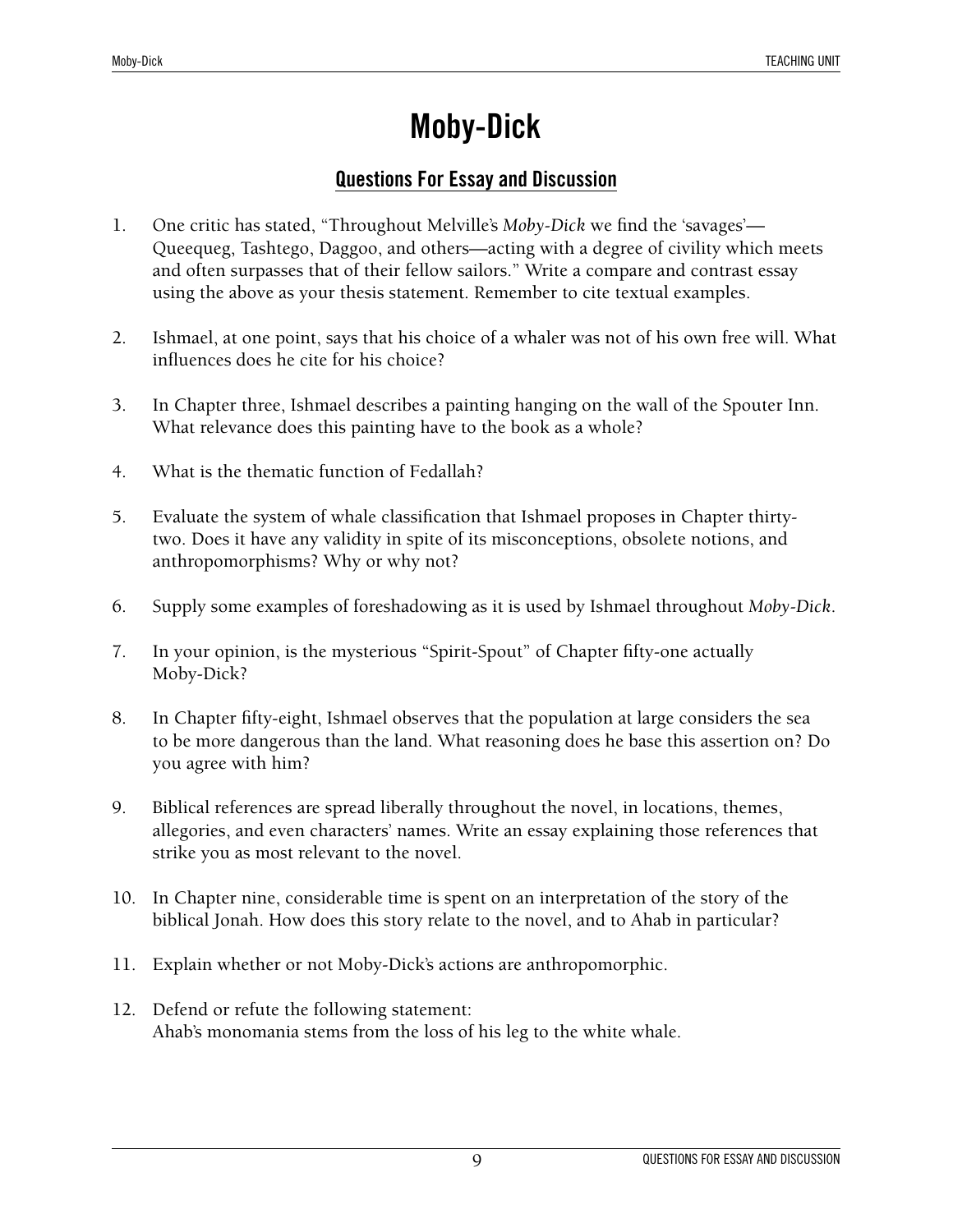### **Moby Dick**

### **Chapters 1 and 2**

**VOCABULARY** 

cataract - a waterfall circumambulate - to walk around congealed - gelled; solidified dubious - doubtful extant - in existence infallibly - without error insular - island-like; isolated involuntarily - without willingness metaphysical - supernatural palsied – shaky tribulation - a problem, difficulty

1. What reason does Ishmael give for going to sea? What is important about his name?

 $2.$ Name the three positions that Ishmael does not wish to occupy aboard ship.

3. Why does Ishmael go as a sailor, rather than as a passenger?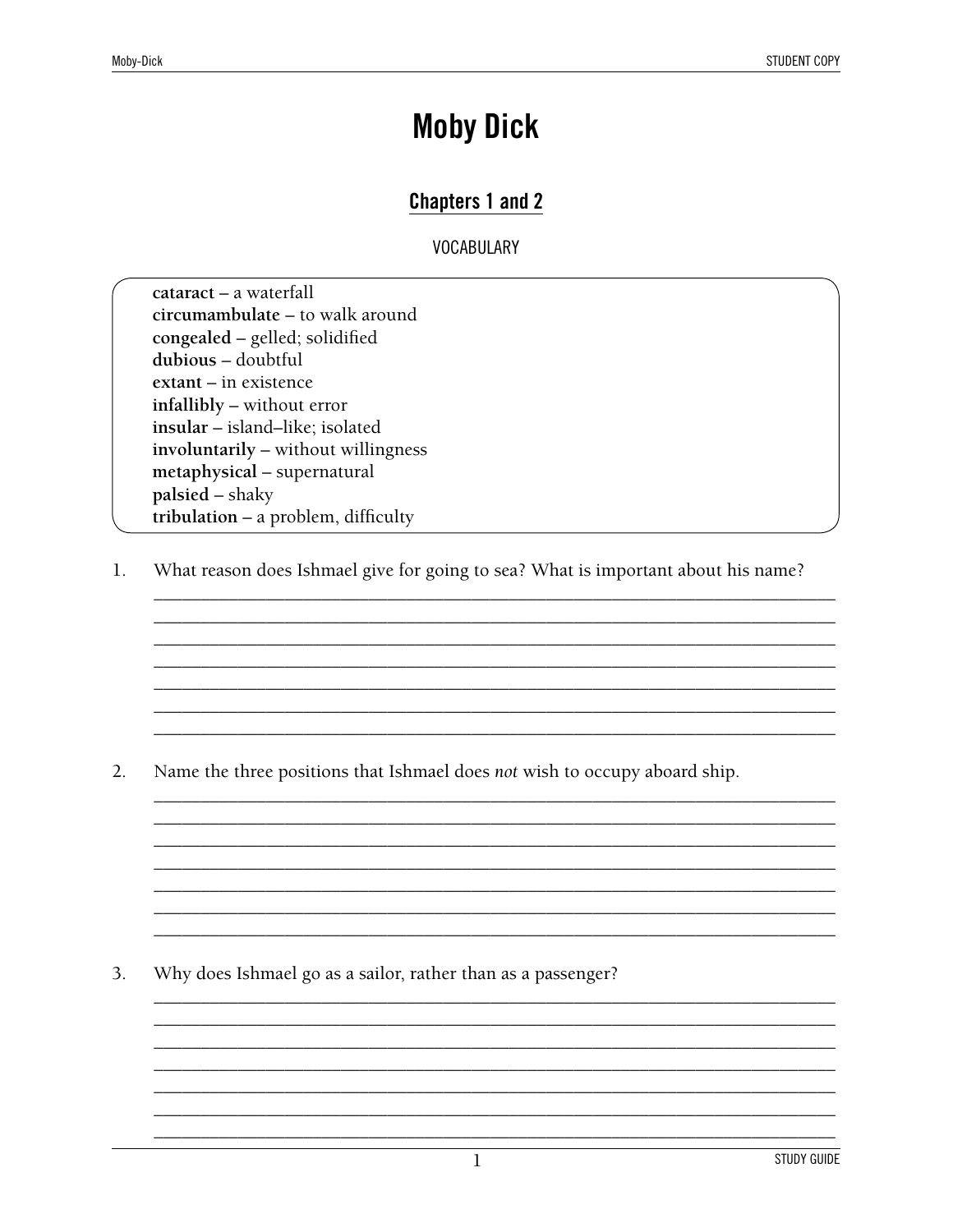### Chapters 11 and 12

#### **VOCABULARY**

confabulation - a conversation dauntlessness – lack of fear idolater – a heathen; worshipper of idols propensity – a tendency revulsion – a sudden change of feeling undulating - waving vitiated - spoiled

 $1.$ Ishmael asserts that "a sleeping apartment should never be furnished with a fire." Why not?

- $2.$ What, besides friendship and a bed, do the two men share?
- 3. What is Queequeg's status among his people?
- $4.$ Why was Queequeg eager to leave his island? Why was he unsuccessful in his quest?

Why has Queequeg stayed away from his homeland for so long? 5.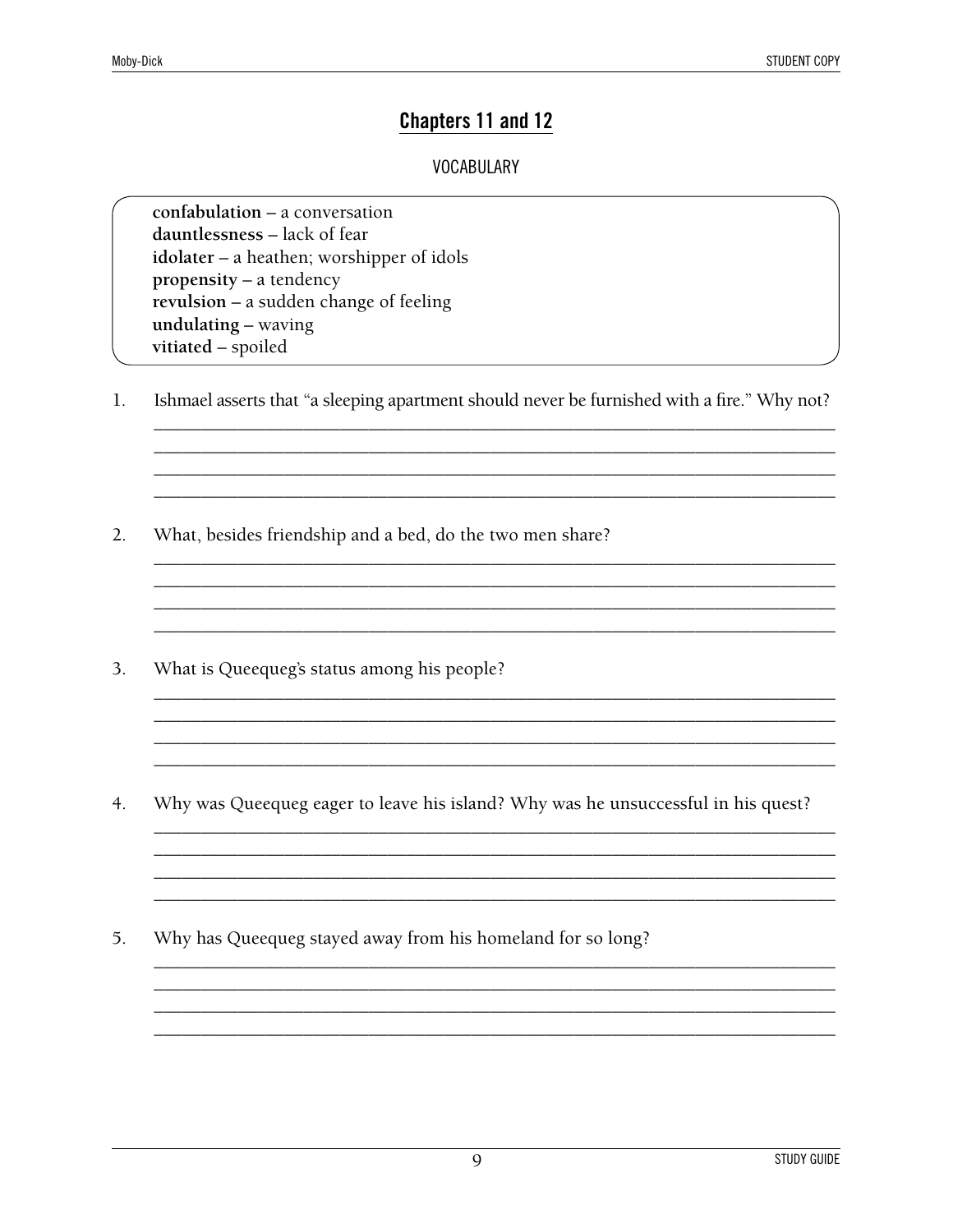### Chapters 34 and 35

#### **VOCABULARY**

expatiate - to speak at length inclement - severe languor - laziness portentous - foreboding progenitors - ancestors serene - calm  $s$ leight – skill tabernacle - an honored dwelling place tumult - confusion

In what order do the officers report to Ahab's cabin for dinner?  $1.$ 

 $2.$ What does Ishmael say about Flask and dinner?

3. What is Tashtego's way of speeding up the service at the harpooneer's table?